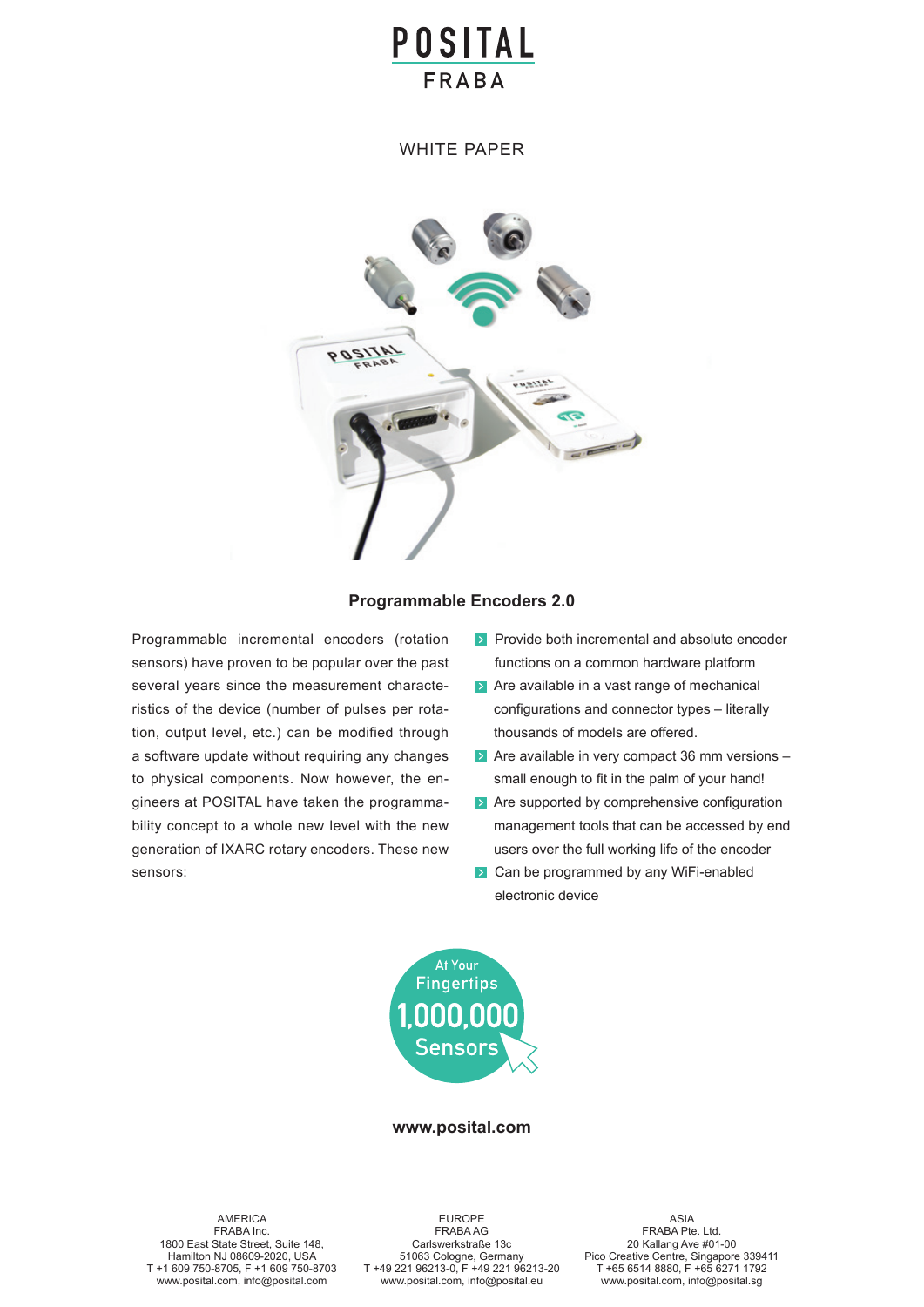# POSITAL





**UBIFAST Configuration Tool** 

### **Benefits of Programmable Encoders**

Encoders are used to monitor positions and motion within machines in many different industries. They are an essential interface between the mechanical components and the control system of a machine, so that functional requirements are as diverse as the range of applications. This diversity has led to a huge variety of available incremental and absolute encoders. Customers of POSITAL for example can chose from more than 280,000 different encoder models. Managing this diversity is important for users, distributors and manufacturers since a large catalog would mean a large inventory of devices. With programmable encoders, much of the variety in measurement characteristics can be accommodated through software changes so that the range of hardware devices needed is significantly reduced. Distributors or system integrators can stock a limited number of hardware versions and still meet customer requirements quickly and efficiently. This means that users and distributors can reduce their stock levels and spare-parts inventories significantly. Prior to delivery or installation, the encoder's measurement characteristics can be set up quickly. Moreover, the same device can be easily updated at some future time if the machine is changed or upgraded.

# No Software Installation − Configuration Using **Any WiFi Enabled Device**

POSITAL's new UBIFAST configuration tool includes a WiFi hotspot and webserver. It fits into any small bag and is easy to connect to the encoder through accessory cables provided by POSITAL. Once powered, any WiFi-enabled smartphone, tablet or laptop computer can connect to the WiFi hotspot and the configuration interface will automatically open up in the web browser - no app, no software installation, no Internet connection required! Any web browser − such as Safari, Internet Explorer, Firefox or Chrome − can be used to display the graphical user interface. The user will be guided in three simple steps through the configuration. Drop down menus and a numeric input field for the number of pulses per revolution (PPR) allow a fast and convenient selection of configuration parameters. after the request has been sent to the encoder, the final configuration will be verified automatically and confirmed to the user.

# **Professional Configuration Management over the Whole Lifecycle**

Once the encoder has been configured, it is extremely useful to keep records of the configuration. This is especially important for the end user, since a spare part might be required many years later. At this point of time, hand written notes on the label might be difficult to read and the system integrator who did the original setup might no longer be available. Most programming tools on the market are unable to save and manage records of configuration data so that they will be unavailable when they are needed. A unique feature of POSITAL's UBIFAST programming technology is an automated transmission of configuration data to POSITAL's ERP database, even when there is no internet connection on site. Every POSITAL encoder carries a unique and unambiguous serial number and POSITAL will keep records of all configurations that have been set up during the lifetime of the each encoder. The automated transmission of configuration data could not be easier: Once the last step of configuration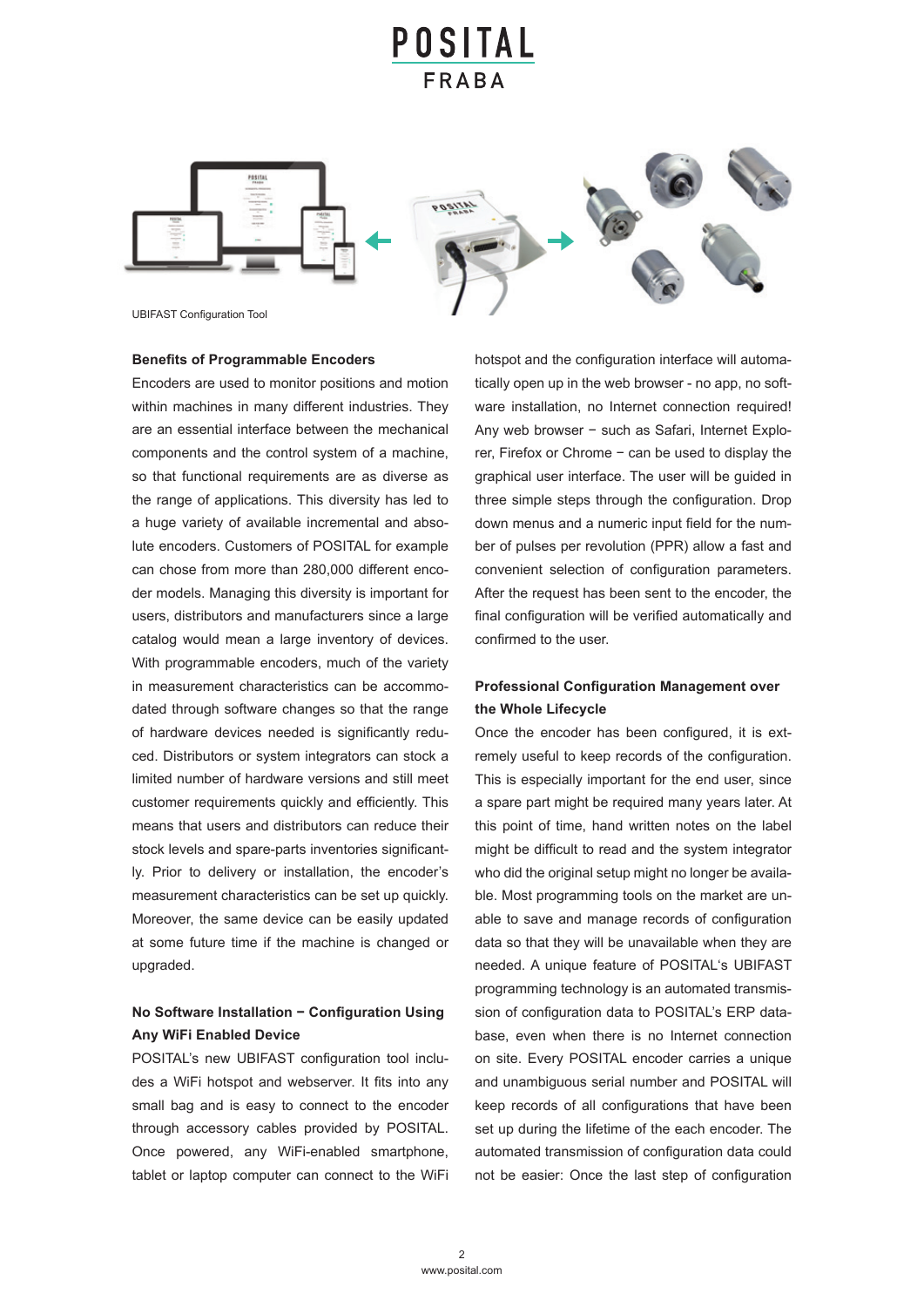# OSITAL



is done using the web browser, just one additional click will create an email in the default email client installed on the device. This email can remain in the outbox for days or weeks until the user is back in a location with Internet access. When POSITAL receives this email, the data will be automatically imported into the ERP system and create a new record in the configuration history of the device identified by the serial number. In case a spare part is required, this record can be retrieved and used to manufacture an encoder with an identical configuration. It can also be provided to the nearest distributor or system integrator who could retrieve a matching device from their stock, enter the appropriate software parameters and deliver the completed unit directly to the end user. A patent application covering the unique UBIFAST configuration approach for position sensors has been filed recently.

### **Incremental or Absolute? Or Both? Decide Later!**

Traditionally, incremental and absolute encoders have been built around very different design concepts. Moreover, features like resolution or multiturn capability have been defined by different components such as code discs. IXARC encoders from POSITAL are based on an entirely different approach. All electronic components of a multiturn encoder are integrated on a single 35 mm PCB. No backup battery is required as this technology is capable of generating a sufficient amount of energy to record complete revolutions when the shaft of the encoder is turned. This energy generation does not depend on rotational speed. As a result, the encoder can be rotated for an indefinite number of times over long periods – with or without external power being available – without losing track of its absolute positi-



Magnetic Rotary Encoder Magnetic Measuring Principle

on. (This technology has been used successfully by POSITAL since 2005.) A powerful micro controller and signal processing platform within the encoder is used to create incremental output signals and calculate absolute position data that are transmitted on via an SSI interface for absolute measurements, and TTL or HTL interfaces for incremental readings. By changing the software configuration this encoder platform can become a pure incremental encoder, a singleturn encoder, a multiturn encoder or an encoder with SSI+Incremental output.

#### **Configurable Parameters**

Five different rotation measurement modes can be configured, using the common hardware platform:

- **EX** Incremental only
- **>** SSI singleturn
- $\triangleright$  SSI multiturn
- **•** SSI singleturn + incremental
- **•** SSI multiturn + incremental

Absolute encoder parameters that can be selected include:

- **•** Singleturn resolution
- **•** Number of turns
- **•** Code (gray or binary)
- **•** Code sequence

(clockwise or counter-clockwise increasing)

**•** Preset value (output value the encoder should show when zero set pin is pressed)

Incremental encoder parameters that can be selected include:

- Pulses per revolution (any number 1 to 16384)
- $\triangleright$  Incremental output driver

Push Pull (HTL) or Line Driver (TTL)